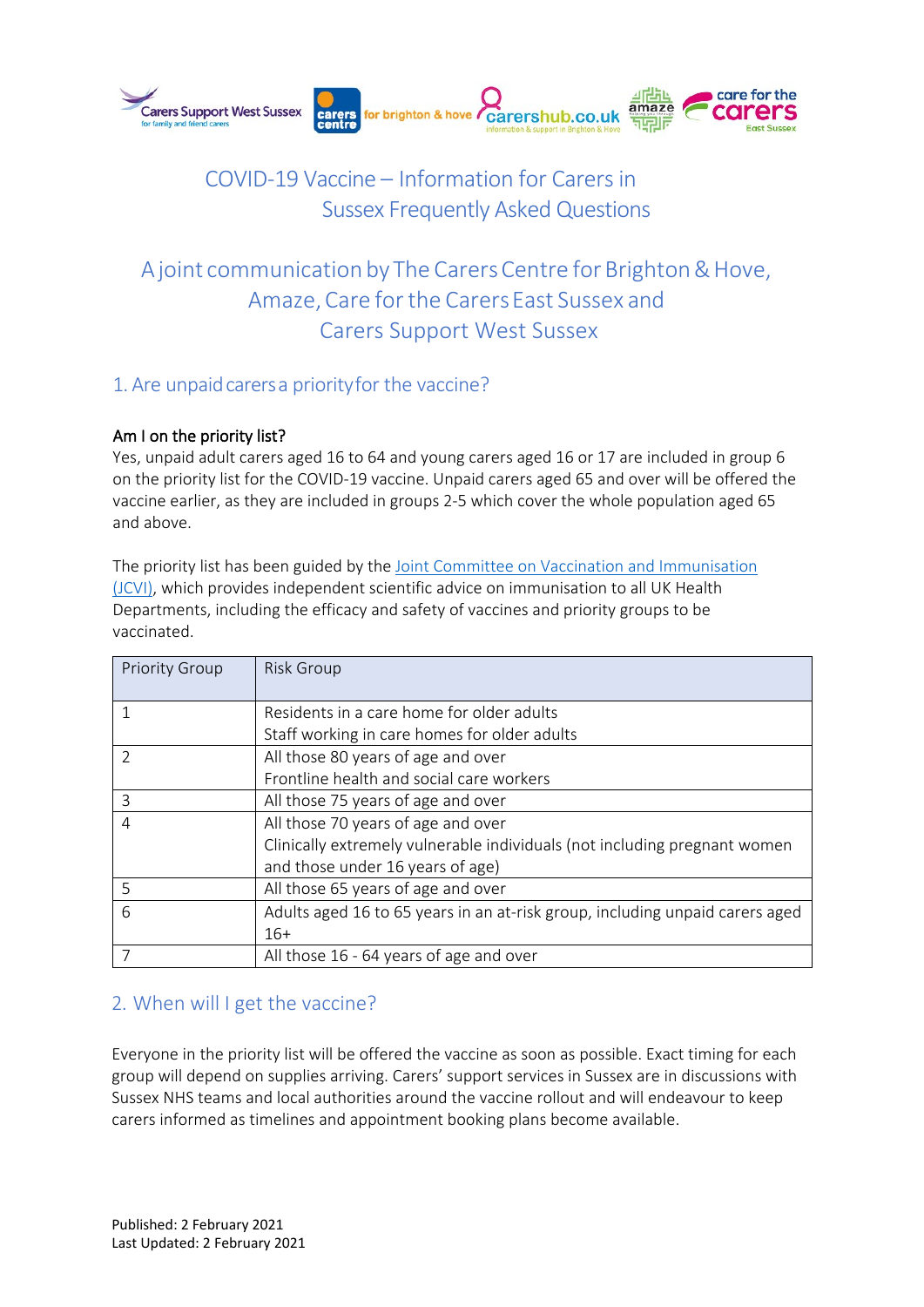

#### I am a carer over 65, when will I get the vaccine?

Unpaid carers aged 65 and over will be offered the vaccination earlier, as part of the rollout to groups 2-5 in the table above.

#### Do I need to do anything in advance, like let my GP know I am a carer?

You do not need to be registered as a carer with your GP to receive the vaccination in priority group 6. You may wish to tell them about your caring role the next time you speak with them, to ensure they are aware of your carer status, but please do not make an appointment or telephone your practice especially. Carer registration is not necessary for you to be invited for a COVID-19 vaccination locally.

#### Should I register with my local carers' centre?

We encourage all carers to get in touch with their local carers' centre to find out what support is available to you. Although you do not need to do this to receive the vaccination in priority group 6, being registered with your local service will ensure you receive information and further details about getting the vaccine as soon as possible.

| <b>Carers Support Service</b>                                                                                                   | Website(s)                                                         | Telephone     |
|---------------------------------------------------------------------------------------------------------------------------------|--------------------------------------------------------------------|---------------|
| Carers Support West                                                                                                             | https://www.carerssupport.org.uk/                                  | 0300 028 8888 |
| Sussex                                                                                                                          |                                                                    |               |
| Amaze – providing a range<br>of services for children and<br>young people with SEND<br>and their Parent Carers<br>across Sussex | https://amazesussex.org.uk/                                        | 01273 772289  |
| Care for the Carers<br>(East Sussex)                                                                                            | https://www.cftc.org.uk/                                           | 01323 738 390 |
| The Carers Centre for<br>Brighton & Hove                                                                                        | https://www.thecarerscentre.org/<br>or<br>https://carershub.co.uk/ | 01273 977 000 |

### 3. What do you mean by unpaid carer? Who isincluded in the definition?

The priority list group 6 covers all unpaid carers aged 16 to 64. This means that anyone aged 16 to 64, who provides, or intends to provide, care to someone with a long-term illness, physical disability, learning disability, mental health condition or substance dependence, no matter what age the person they care for is (including children), will be eligible to receive the vaccination in group 6.

#### Am I included even though I don't get Carers' Allowance?

Yes, you do not need to be in receipt of Carers' Allowance to be in priority group 6.

#### Am I included as a parent carer?

Yes, parent carers are included in priority group 6. Am I included even though I'm not registered as a carer with my GP?

Published: 2 February 2021 Last Updated: 2 February 2021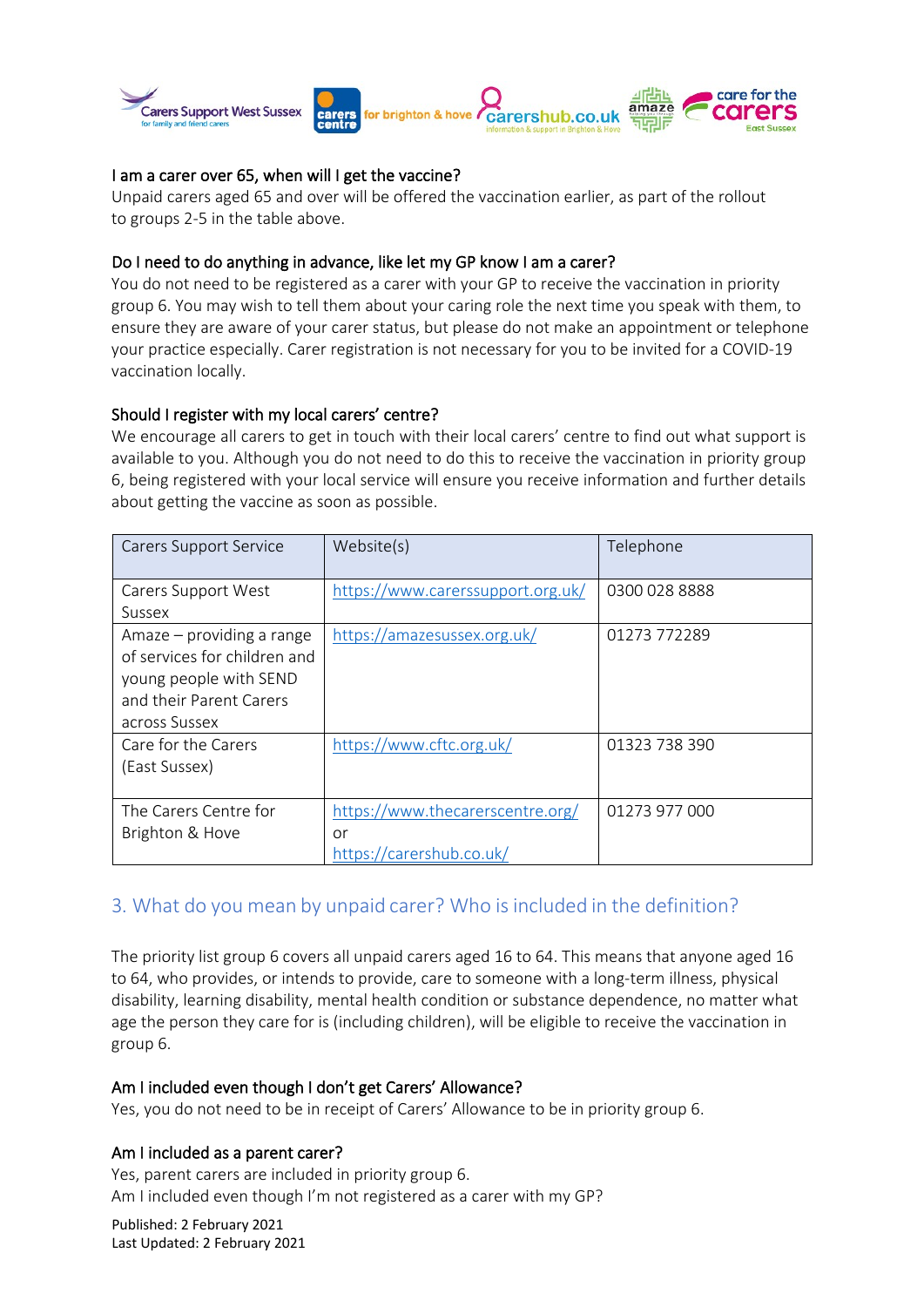

Yes, you do not have to be registered as a carer with your GP to be included in priority group 6. We are all working as part of a team of carers' organisations to come up with an agreed process for carers to be identified and invited for vaccination. This will be communicated as soon as possible, via all our organisations.

#### Am I included as a young carer?

Yes, if you are aged 16 plus.

If there is more than one person providing care to the same person, can we each get the vaccine? Yes, multiple carers for the same person can receive the vaccination in group 6.

# 4. What about the person I care for, can they have the vaccine at the same time?

The priority list group 6 also includes "all individuals aged 16 years to 64 years with underlying health conditions which put them at higher risk," so if you are caring for a person of this age then you will be in the same priority group. However, we do not yet know if all people in this group will be called at the same time, so it is highly likely one of you will be called before the other. For those aged 16-25 who have additional needs, are needle phobic or likely to be very concerned about having their vaccination, it is suggested that the young person will respond much better to having their vaccination if their carer has theirs at the same time. We have fed this into the NHS teams and will continue to press for this to become an option when this group is invited.

If you are a parent carer of someone under the age of 16, they will not currently be invited for vaccination. Children under 16 are seen as being at the very lowest risk of getting seriously ill, even if they are disabled or have health conditions. There is no information out yet about offering vaccination for the small group of under 16s who are still considered to be clinically extremely vulnerable. This is bound to be worrying for families. One issue is that vaccines have not been tested on children, although this is now starting so there should be more information about vaccination for this group eventually.

We are requesting that consideration is given to carers who have to attend vaccination centres or GP surgeries for their vaccine with the person they care for alongside them, or the person will be at risk if left alone, e.g. people living with dementia.

## 5. What about the person I care for's Personal Assistant (PA) - can they have the vaccine?

Carers who employ Personal Assistants (PAs) using direct payments will be glad to know that PAs [are seen as "frontline social care workers" and so are in group 2 on the priority list. This means](https://www.sussexhealthandcare.uk/keepsussexsafe/sussex-covid-19-vaccination-programme/) [they are e](https://www.sussexhealthandcare.uk/keepsussexsafe/sussex-covid-19-vaccination-programme/)ligible to access a vaccination now. There is more information here [https://www.sussexhealthandcare.uk/keepsussexsafe/sussex-](http://www.sussexhealthandcare.uk/keepsussexsafe/sussex-covid-19-vaccination-programme/)COVID-19-[19-vaccination](http://www.sussexhealthandcare.uk/keepsussexsafe/sussex-covid-19-vaccination-programme/)[programme/](http://www.sussexhealthandcare.uk/keepsussexsafe/sussex-covid-19-vaccination-programme/) The NHS expects to be able to vaccinate all health, social care and care workers, including PAs, in Sussex by mid-February.